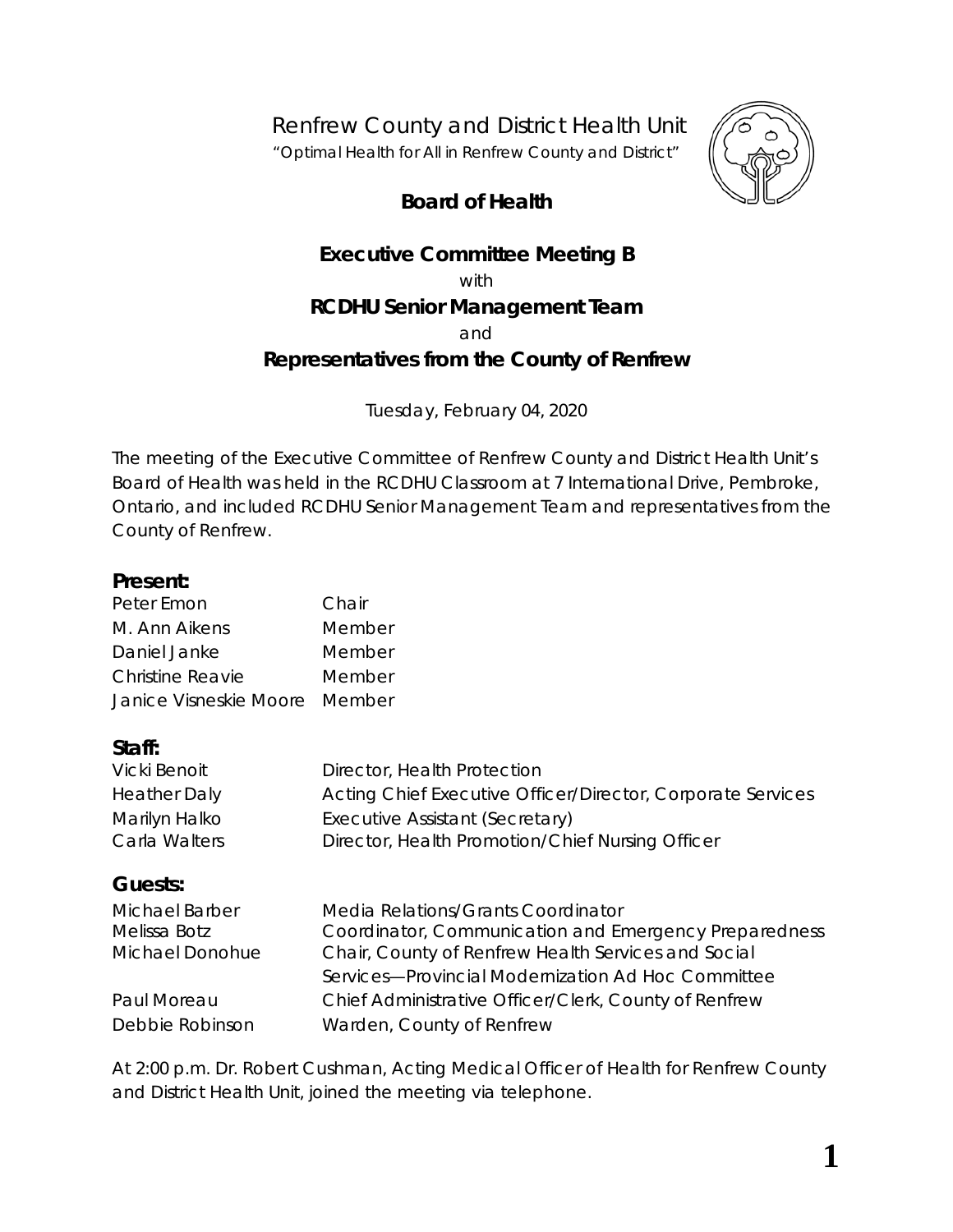## **01. Call to Order**

P. Emon called the meeting to order at 2:00 p.m.

#### **02. Agenda Approval**

The agenda was approved as presented.

#### **Resolution: # 1 EC 2020-Feb-04 B**

A motion by J. Visneskie Moore; seconded by C. Reavie; be it resolved that the Executive Committee approve the agenda, as presented.

Carried

## **Resolution: # 2 EC 2020-Feb-04 B**

A motion by C. Reavie; seconded by M. A. Aikens; be it resolved that the Executive Committee, in order to facilitate discussion, invite the members of County Council and Staff to address the Committee and participate in discussion as recognized by the Chair.

Carried

## **03. Declaration of Conflict of Interest**

No conflicts of interest were declared.

## **04. Public Health Modernization**

a. Public Health Modernization Consultation **Preamble—Background** The consultation session for Public Health Modernization, with Jim

Pine, scheduled for Tuesday, February 4, 2020 at Algonquin College, in Ottawa, was postponed, per the email below:

*. . . Given the situation with 2019-nCoV (Novel Coronavirus), and in recognition of the need for readiness planning by both public health and emergency health services personnel at this time, a decision has been made to postpone these sessions.*

Public health units were scheduled to meet with J. Pine in the morning and emergency services and municipalities in the afternoon.

b. Executive Overview

The **Executive Overview** was used as a reference document. It was presented to the Honourable John Yakabuski, MPP, Renfrew-Nipissing-Pembroke, by the Executive Committee, on behalf of the Board of Health, on October 11, 2018, in advance of the government's proposal for Public Health Modernization.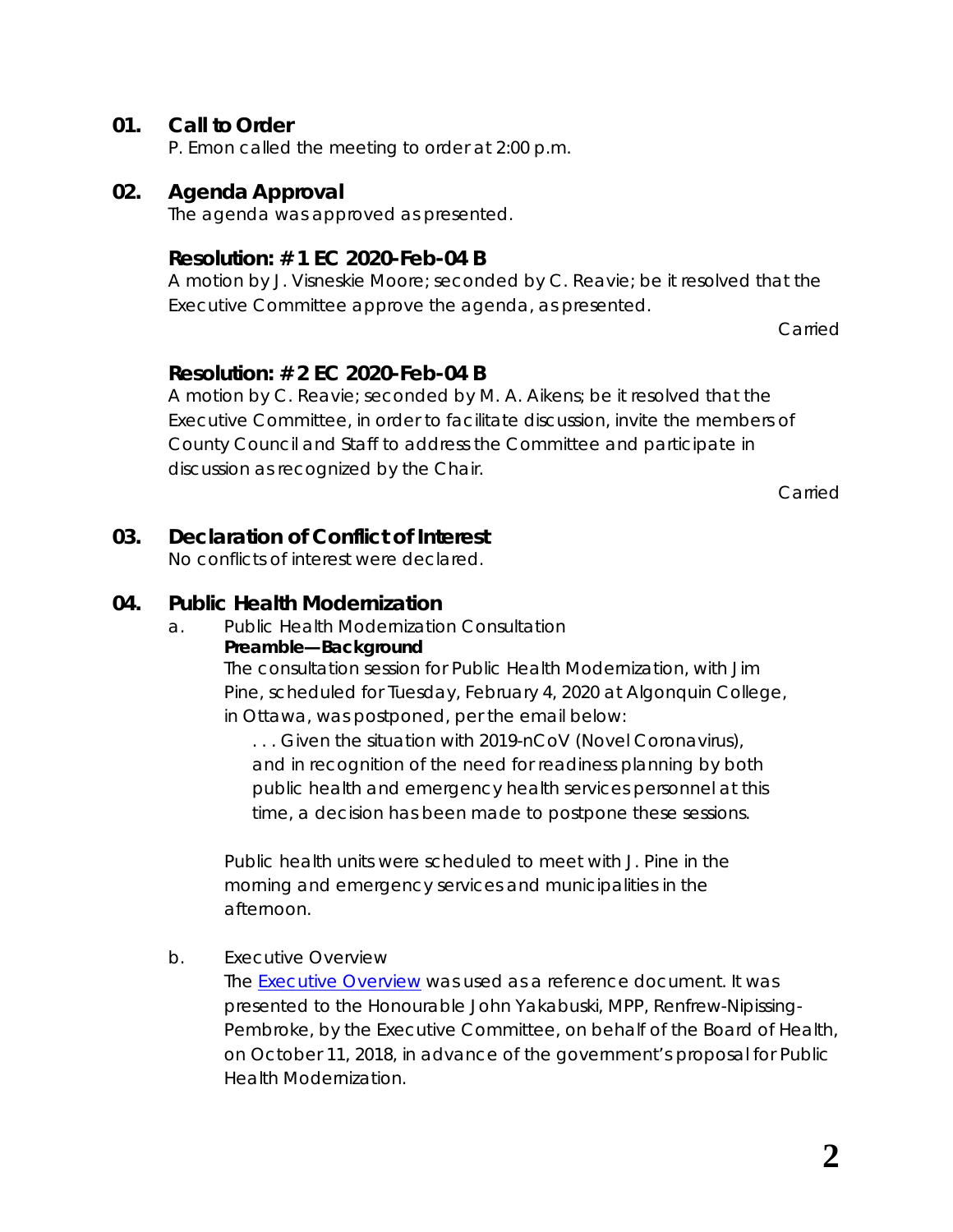- c. AMO position P. Emon added an updated **AMO** position to the meeting materials.
- d. County of Renfrew paper

The Executive Committee viewed the County of Renfrew's (CoR) position paper—*[Investing in Municipal Health Care](http://portal.rcdhu.com/board/wp-content/uploads/2020/01/Investing-in-Municipal-Health-Care-to-End-Hallway-Health-Care.pdf) to End Hallway Health*—for the first time, at the meeting held on Monday, January 27, 2020. The Committee voiced their concerns about references to RCDHU, without consultation by CoR, in the preparation of this document.

This document was presented to County Council on Wednesday, January 29, 2020, without consultation with RCDHU. The health unit was referenced throughout the CoR document.

As a result of the Committee's objection to multiple references to RCDHU, throughout the document, the following motion came forward at County Council on Wednesday, January 29, 2020:

*THAT County Council approve that the Warden, Chair of Health Committee and staff participate in the planned consultations announced for Eastern Ontario; AND FURTHER THAT the Warden, Chair of Health Committee and staff engage with the Renfrew County and District Health Unit (RCDHU) Board, communicating the County of Renfrew's willingness to seek opportunities to find efficiencies between the two organizations as outlined in the County of Renfrew's position paper; AND FURTHER THAT representatives from the County of Renfrew inform the Province of Ontario, as part of the consultation process, that the Renfrew County and District Health Unit has not endorsed the position of the County of Renfrew.*

Then as a follow-up, after a long discussion, at the Regular Board of Health meeting on January 30, 2020, regarding the County's position paper, M. Donohue, Board Member, proceeded to the County of Renfrew Administration office to arrange a meeting with representatives from the County of Renfrew, the Board of Health's Executive Committee and the Renfrew County and District Health Unit's (RCDHU) Senior Management Team. The proposed date for the meeting was Tuesday, February 4, 2020 at 2:00 p.m. This date was available due to the postponement of Public Health and Emergency Services Modernization consultations in Ottawa.

In an email to H. Daly, P. Moreau, verified that Warden Robinson and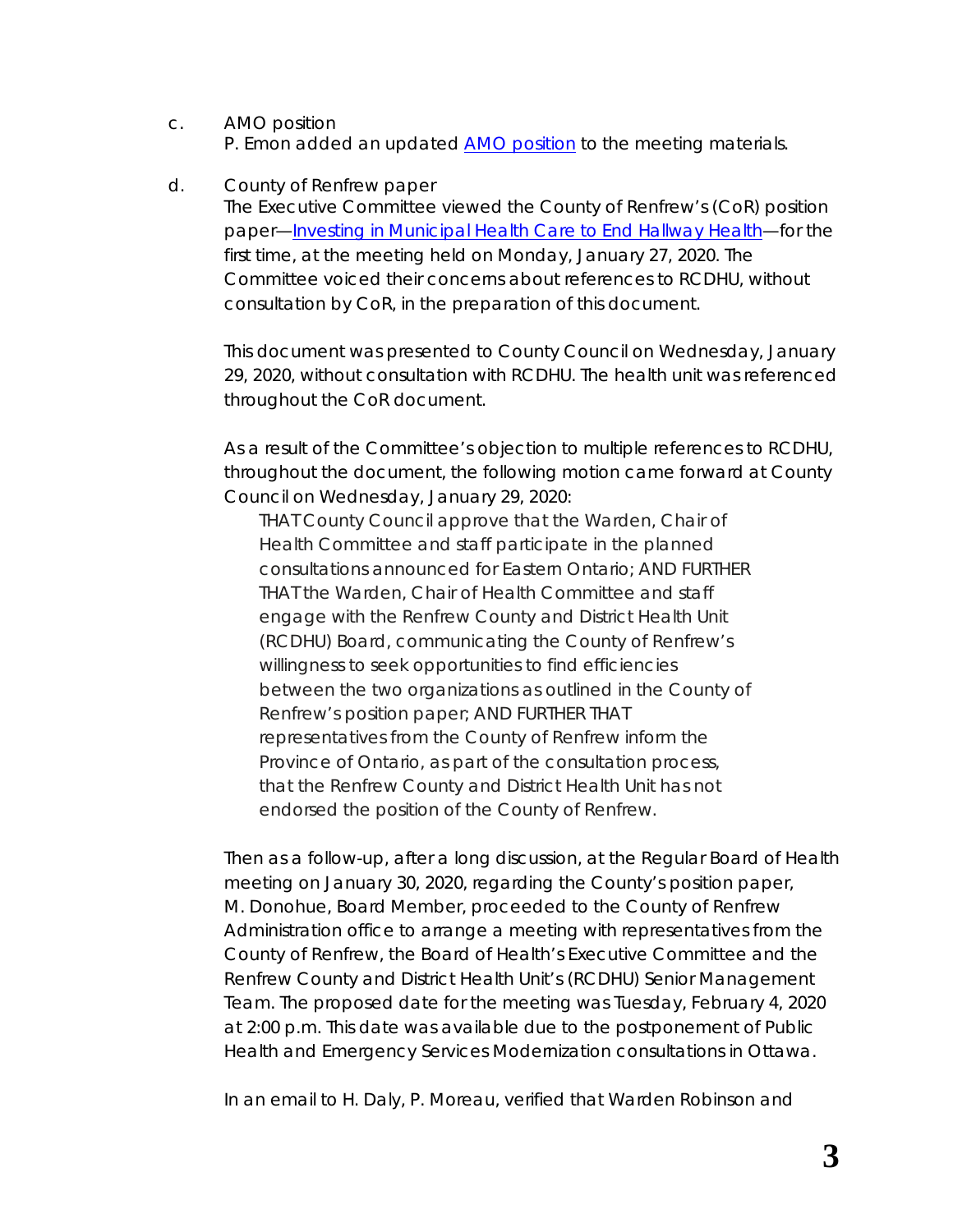County of Renfrew representatives would meet at 2:00 p.m. on Tuesday, February 4, 2020.

#### **During the Meeting**

The CoR position paper was projected onto the screen, at the front of the room, and collectively edited by the group. P. Moreau made the revisions to the document, in real-time, that included: deletions, changes and strikethroughs.

References to public health were found on the following pages: one, two, four, six, eight, nine, 10, 11, 12 and 13.

Some of the edits were as follows:

- #7 Collaboratively investigate opportunities to integrate public health administration/finance/human resources information technology with current municipal corporate services of the County of Renfrew.
- #8 Collaboratively explore organizational structures like those that currently exist in the Ottawa semi-autonomous Board.
- #9 Remove and consider putting in the paramedic services section.

During the meeting, the two groups worked collaboratively together to review the information in the CoR position paper, making changes that reflected the consensus of both parties.

e. Other

*[Responses to Discussion Points](http://portal.rcdhu.com/board/wp-content/uploads/2020/01/RCDHU-Responses-to-Discussion-Points-and-Questions-from-the-Public-Health-and-Emergency-Health-Services-Modernization-Presentations-2020-Jan-23.pdf)* for consultation regarding Public Health Modernization.

f. Path Forward

After revisions are completed, the two parties will review the CoR paper position, again, at a meeting set by the Executive Committee Chair, preferably before the new date is set for the postponed public health modernization consultation.

When the meeting wrapped up, the consensus expressed, by those in attendance, was that the meeting with the County of Renfrew and Renfrew County and District Health Unit was productive.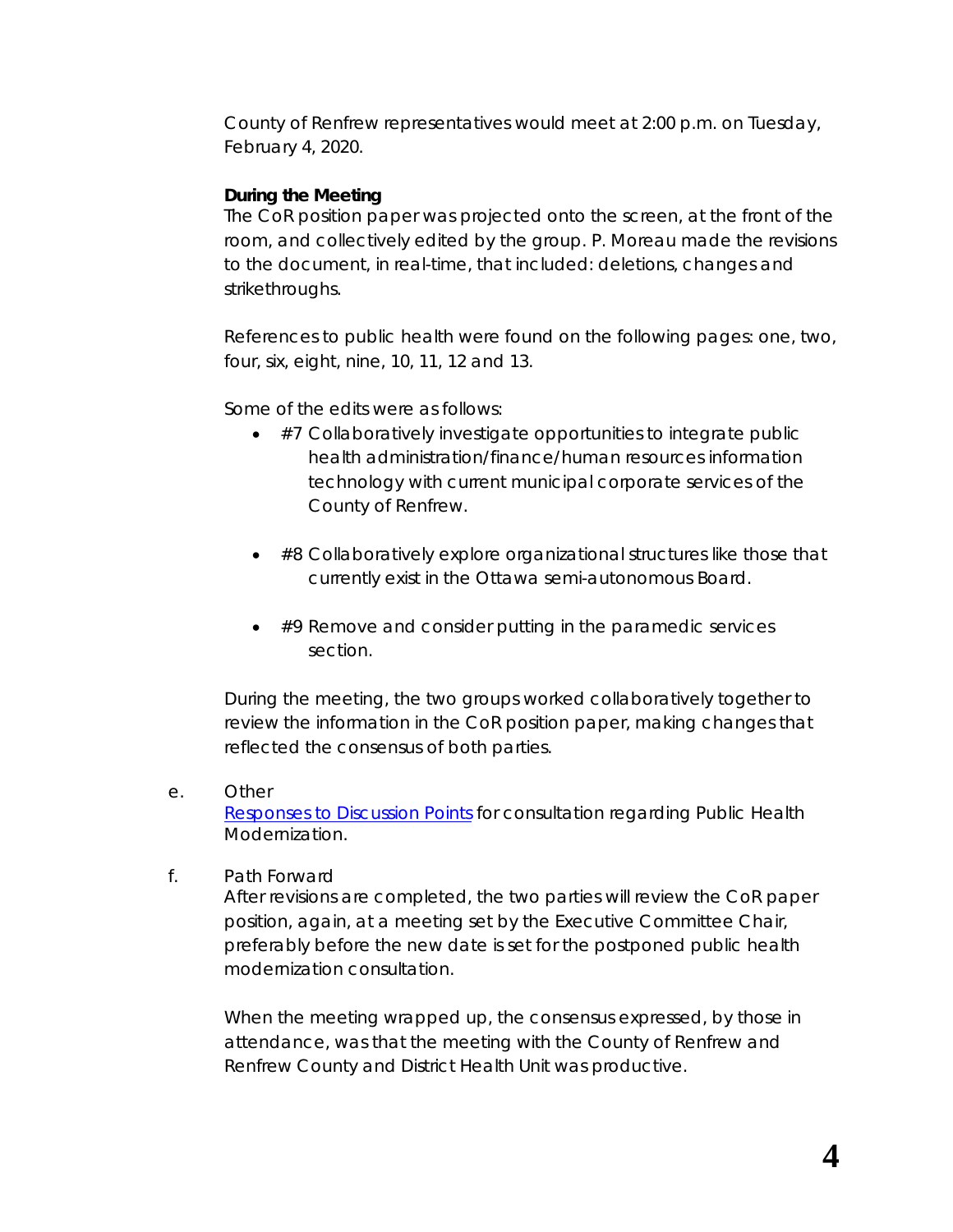The two groups will meet again to format a vision for delivering public health, in Renfrew County and District, including the City of Pembroke and the Township of South Algonquin, that will provide, protect and benefit our community.

The recommendations will be shared with the provincial government.

# **05. Adjournment**

# **Resolution: # 3 EC 2020-Feb-04 B**

A motion by C. Reavie; seconded by J. Visneskie Moore; be it resolved that the Executive Committee adjourn at 4:00 p.m.

Carried

Note: At the conclusion of the meeting the following press release was sent by M. Barber and M. Botz to Renfrew County and District media:





# For Immediate Release

(Pembroke, Ontario, February 4, 2020)

County of Renfrew and Renfrew County and District Health Unit Board of Health met today to discuss a collaborative approach to Public Health modernization. Decisions will be made in the best interest of residents of Renfrew County and District to ensure equitable access to health services. The goal is to maintain a local perspective on health service delivery including public health.

"County of Renfrew and Renfrew County and District Health Unit are encouraged and have had an incredibly productive meeting, we are looking forward to future supportive and collaborative meetings and are confident we will find a way forward," says Janice Visneskie Moore, Board of Health Chair.

County of Renfrew and Renfrew County District Health Unit need to consider how we deliver public health services to ensure these services continue to meet the evolving needs of people across Renfrew County, City of Pembroke, South Algonquin Township, and Algonquin Park.